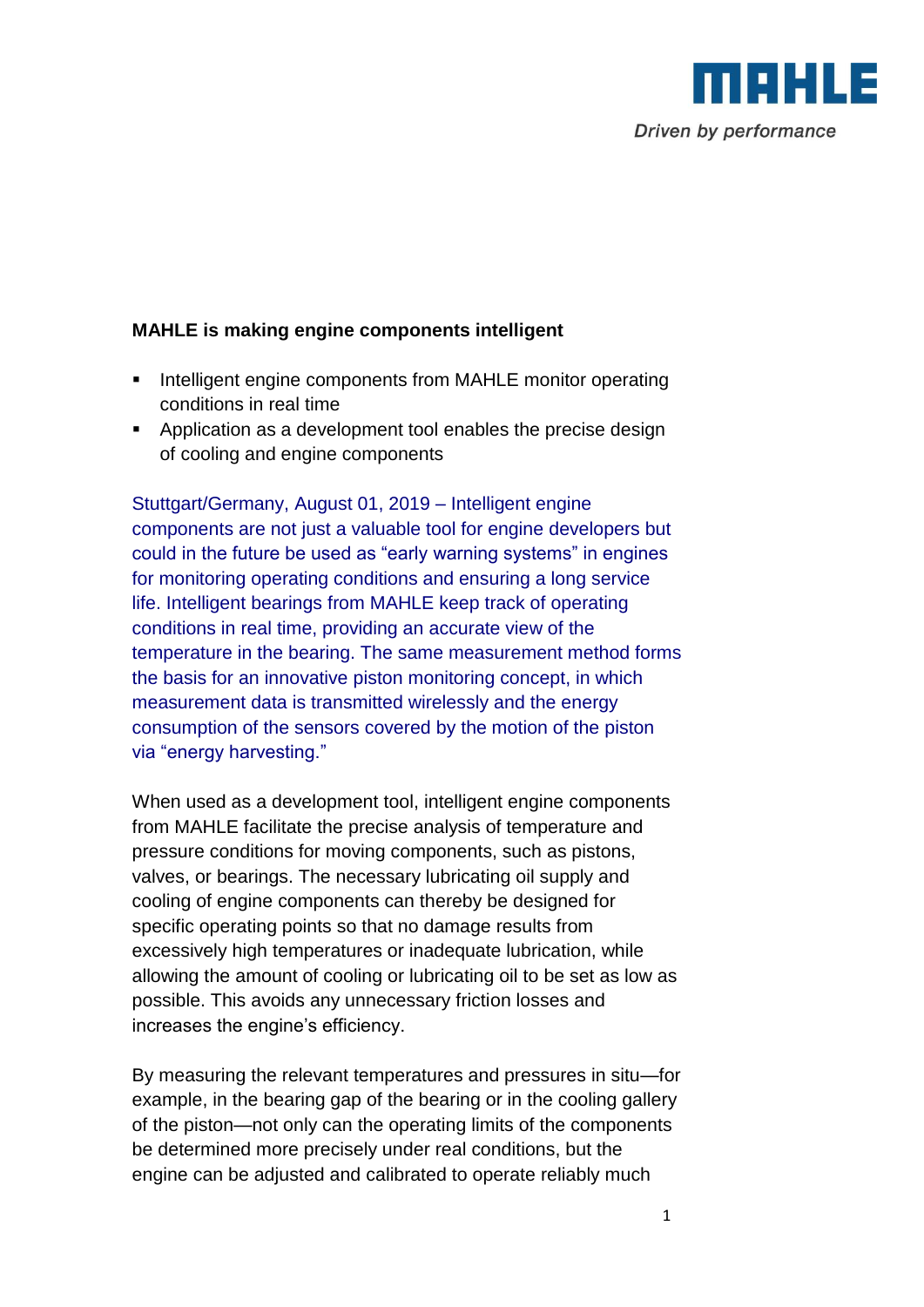

closer to its limits without any increase in risk. As a result, previously untapped potential can be used to improve thermodynamic and mechanical efficiency.

To prevent damage to the engine from external influences, such as fuel quality or intake air temperature, an increased safety factor must be maintained in the current design without intelligent sensors. By contrast, a piston with sensors would not only permit higher ongoing utilization, but also prevent a transient overload of the piston in the warm-up phase.

Intelligent engine components from MAHLE are currently used as development tools during engine development. After the successful transfer to large-scale production, use in massproduction engines is also under consideration—on the one hand to exploit the component limits in any engine, and on the other, to enable an emerging damage scenario to be recognized early on and a prompt response triggered.

## **About MAHLE**

MAHLE is a leading international development partner and supplier to the automotive industry as well as a pioneer for the mobility of the future. The MAHLE Group is committed to making transportation more efficient, more environmentally friendly, and more comfortable by continuously optimizing the combustion engine, driving forward the use of alternative fuels, and laying the foundation for the worldwide introduction of e-mobility. The group's product portfolio addresses all the crucial issues relating to the powertrain and air conditioning technology—both for drives with combustion engines and for e-mobility. MAHLE products are fitted in at least every second vehicle worldwide. Components and systems from MAHLE are also used off the road—in stationary applications, for mobile machinery, rail transport, as well as marine applications.